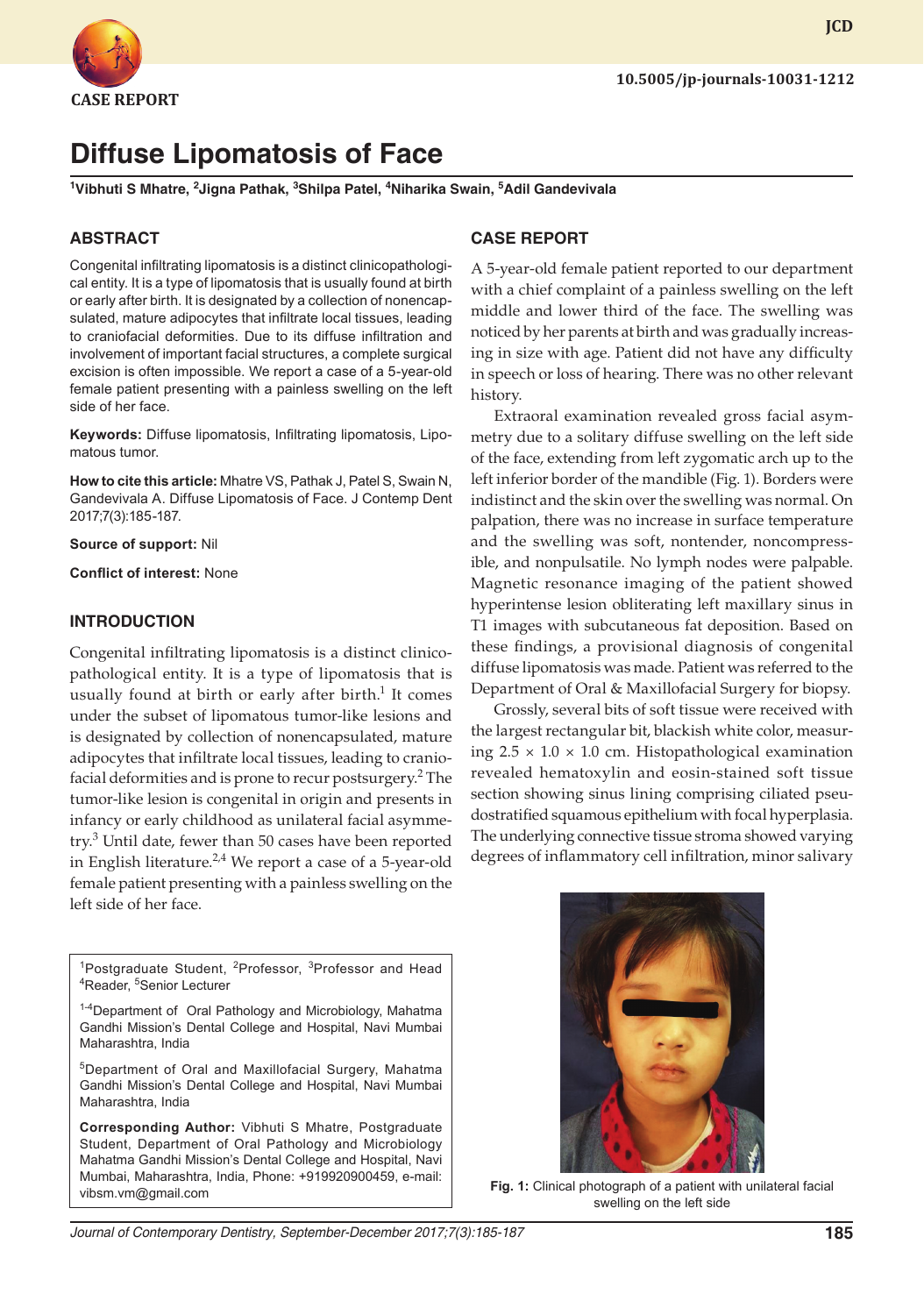

**Fig. 2:** Low-power photomicrograph showing mature adipocytes infiltrating surrounding structures



**Fig. 3:** High-power photomicrograph showing mature adipocytes infiltrating muscle

gland ducts with squamous metaplasia, and hemorrhage. The lesional tissue showed uncapsulated subcutaneous fat comprising lobular arrangement of adipocytes with infiltration to surrounding structures like muscle (Figs 2 and 3). The lesional fat cells with varying amounts of lipid inclusion vacuoles, peripheral rim of eosinophilic cytoplasm, and inconspicuous nucleus were intimately placed with the neuromuscular bundles. Based on these findings, the lesion was histopathologically diagnosed as diffuse lipomatosis of face, which was compatible with the clinical diagnosis. Excision of the lesion was done. However, recurrence could not be assessed as the patient was lost to follow-up.

# **DISCUSSION**

Diffuse or infiltrating lipomatosis was defined by Enzinger and Weiss $^5$  as a rare, diffuse overgrowth of mature adipose tissue that usually affects large portions of an extremity or the trunk.<sup>5</sup> Classification given by Enzinger and Weiss composed of six entities: Diffuse lipomatosis, pelvic lipomatosis, symmetric lipomatosis (Madelung's disease), adiposis dolorosa (Dercum's disease), steroid lipomatosis, and nevus lipomatosus. Congenital infiltrating lipomatosis of the face (CIL-F) was not included in the classification by Enzinger and Weiss, and it was first described by Slavin et al<sup>3</sup> in 1983, as a particular entity termed "congenital infiltrating lipomatosis of the face." It differentiates from the other lipomatosis in its exclusive facial location, effects on adjacent structures, congenital nature, and specific histological characteristics.<sup>6</sup>

Earlier studies by Slavin et al<sup>3</sup> and de Rosa et al<sup>7</sup> have described the following characteristics of CIL-F: (1) nonencapsulated proliferation of mature adipose tissue, (2) diffuse infiltration of muscle and adjacent soft tissue, (3) presence of fibrous tissue, various nerve bundles, and vessels with thickened wall, (4) the absence of lipoblasts and signs of malignancy, despite having a

fast growth rate, (5) hypertrophy of adjacent bone, and (6) being congenital in origin with a propensity to recur after surgical excision.

Etiological factors contributing to this condition, which were proposed in the previous literature, include hamartomatous origin, $^3$  degenerative processes with fatty transformation,<sup>1</sup> cytomegalovirus infection,<sup>8-10</sup> alterations in the neural tube during embryo development, $11$ trauma, and chronic irradiation.<sup>12</sup> Sporadic or spontaneous somatic mutations at a mosaic state may possibly be responsible for giving rise to adipocytic stem cell to produce infiltrated lipomatosis. These mutated cells may alter the production of tissue growth factor or change the response to the receptor response, leading to aberrant formation of mucosal neuroma, bony growth, and tooth development.<sup>10</sup> Abnormalities in chromosome 12 also may be implicated in lipomatous change in CIL-F.<sup>10</sup> However, the exact pathogenesis of the condition is unclear.<sup>12</sup>

The CIL-F is a disorder that typically presents at birth or in early childhood as a unilateral swelling of the cheek with ill-defined borders. Though congenital, it is not hereditary. Diagnosis of the majority of the cases occurs within 2 years of life. The age of presentation varies from 3 months to 53 years. No gender predilection is noted. Slight predilection for occurrence on the left side. $^{13}$ Patients usually present with a diffuse large swelling on one side of the face that is soft, fluctuant, and nontender. The clinical presentation of facial lipomatosis is usually in the form of unilateral hypertrophy of soft tissues of the face, most commonly the cheek, with underlying fat infiltration and skeletal overgrowth, $1,3,7,12,14$  macrodontia on the affected side,  $3,14-16$  abnormal root formation,  $15$ early eruption of deciduous and permanent teeth on the affected side, $14,17$  macroglossia, $14,17$  and protuberances on the tongue and buccal mucosa, which are representative of underlying mucosal neuromas.<sup>14,17</sup> Our patient was a 5-year-old female showing unilateral hypertrophy of facial soft tissues.